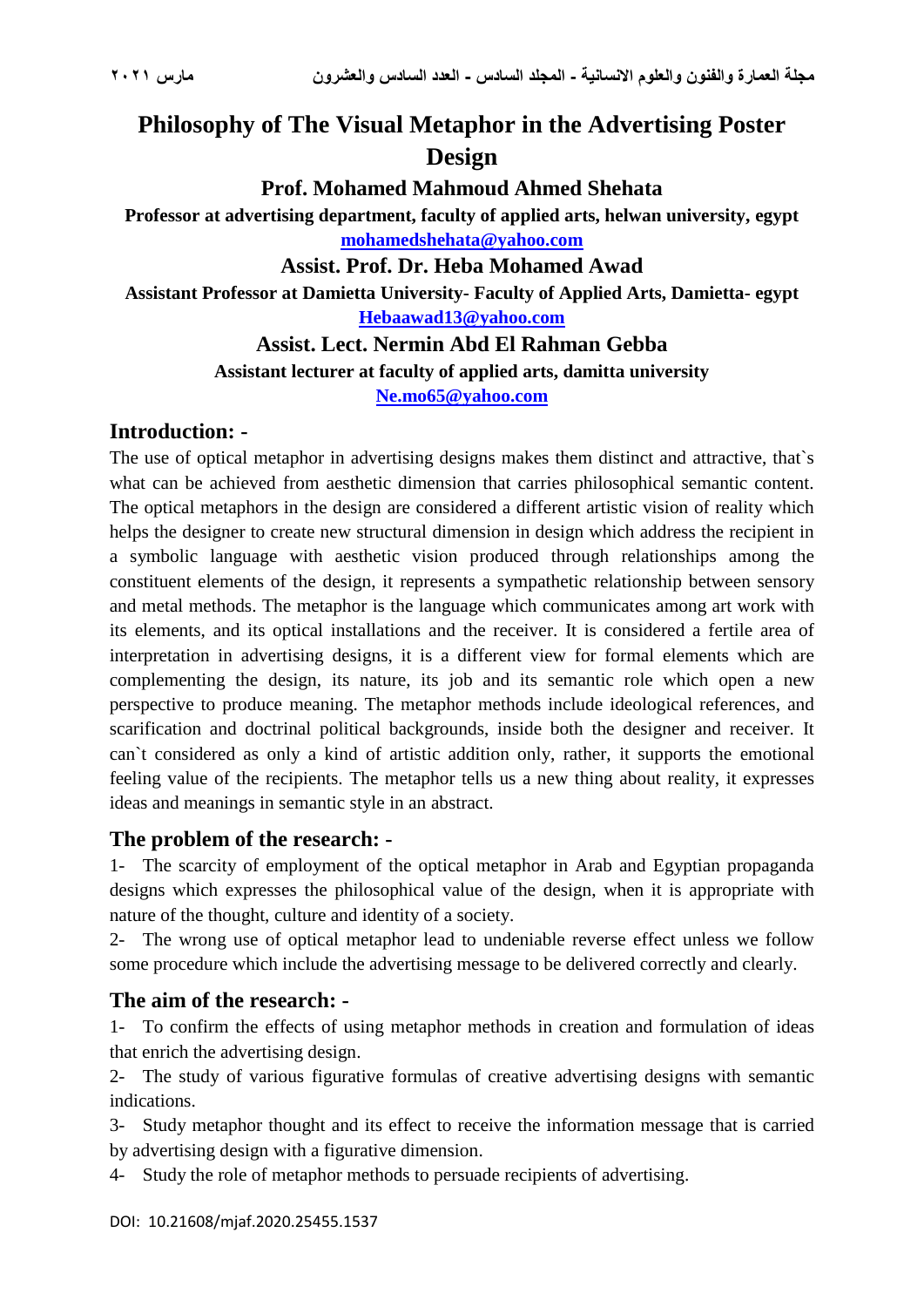#### **Imposition of the research: -**

1- The research assumes a relationship between use of optical metaphor in advertising design and achieve creative design strategy which aim to persuade the consumer of the advertising message more effectively.

### **Research Methodology: -**

1- Descriptive analytical method based on testing some models designs which use optical dimension in their designs and expose them to study and analysis.

## **Forms of language in advertising design: -**

The language is expanded more inclusive as a system of visible or audible symbols; verbal and non-verbal which are used in coding communication message, outgoing messages to others with intent to evoke their meanings, it works as a container to interaction among individuals and to transfer and receive meanings, where it has an abstract function which represents informing ideas which strips reality and shorten it to a group signs which contain ( Icon ,point and symbol ) that enable a person to understand what is going on around him as well as ,it classifies things , events and different operations.

The language used are divided in advertising design field into two kinds (verbal and nonverbal), it is called visual language which is represented in fine art vocabulary that consist of a group of signs (Icons, pointer, symbol) both work side by side to reach advertising idea for the mind of the receipt and influence it. The use of written words enables the designer to collect ideas and transfer it to optical content. Verbal language is different from visual language that it is audible, as for language of printed advertising poster, it is a visual language that expresses ideas by pictures, the word verbal is a label for the product while the image is a description or a hint or assign or metaphor for it. This is in the form that text narration aligns with the poster narration.

# **Optical metaphor and its relationship to advertising design: -**

A picture is able to communicate meanings and ideas more than twenty words and in a way that is faster, simple and more understanding and comprehensive, therefore advertising designer uses images as design elements with the help of optical metaphor style instead of words to express his advertising message with a way that attract the attention of the viewer , it makes him try to decode the advertising codes and understand the signification of it, and allow recipient to create special meaning instead of directing him without the need to think or realize by his mind, the metaphor is optical communication in which means are generated by the comparison of different visual elements.

Metaphor methods used in the design are mutating the visual shape away from literal meaning and directing toward imaginary metaphor. The metaphor language doesn`t mean what it says, the method includes a lot of implicit meaning which manifests itself in the form of a mental image or visual that can deliver the desirable message to the recipient.

Visual metaphor is the way to express ideas through use of image, advertising designer should have the ability to analyze picture through shape and meaning, it is based on semantic metaphor techniques that teaches image structure and the consequences that mental and psychological effects convince the public of its message.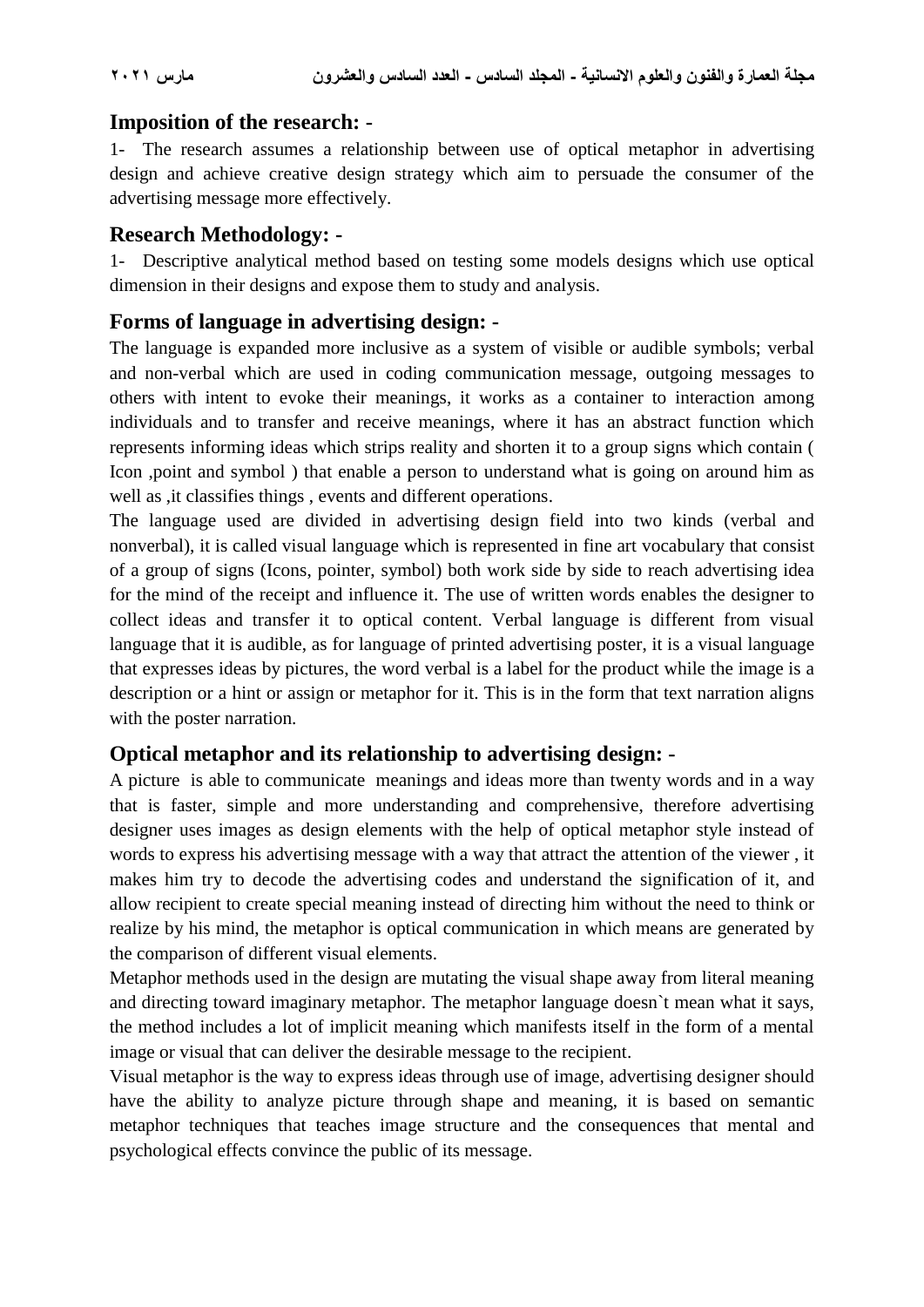# **Reasons of optical metaphor in design: -**

The meaning and ideas exist and they need ways to understand them and know how to express them. Through metaphor methods the designer can express ideas, visual images and send suggestion of what is appropriate for nature to enhance the meaning and connect it stronger for the recipient (Mohamed 2006)

The visual metaphor characteristics give strength to deliver meaning through ability to reduce multiple meaning in a visual image.



**Analytical model**

| anie |  |
|------|--|
|      |  |

| <b>Analytical</b> | <b>Standard</b>           | <b>Description and analysis</b>               |
|-------------------|---------------------------|-----------------------------------------------|
| model             |                           |                                               |
|                   | The name of designer      | David lesage                                  |
|                   | The country               | French                                        |
|                   | Date of design            | 2014                                          |
|                   | Kind of poster            | Awareness poster for French ministry of       |
|                   |                           | health                                        |
|                   | The address of poster     | Obesity starts from childhood                 |
|                   | Metaphor method           | Visual and metaphor                           |
| 1                 | The advertising idea      | The aim of the design is to raise awareness   |
|                   |                           | towards the excessive intake of sugar and     |
|                   |                           | sweets on children, use of visual Metaphor to |
|                   |                           | express the idea, so he replaced part of the  |
|                   |                           | ice cream shape with a flappy body.           |
|                   |                           | This is a Metaphor for the bad side of sugar  |
|                   |                           | and sweets on children body.                  |
|                   | Aesthetic value in design | Aesthetic value in design.                    |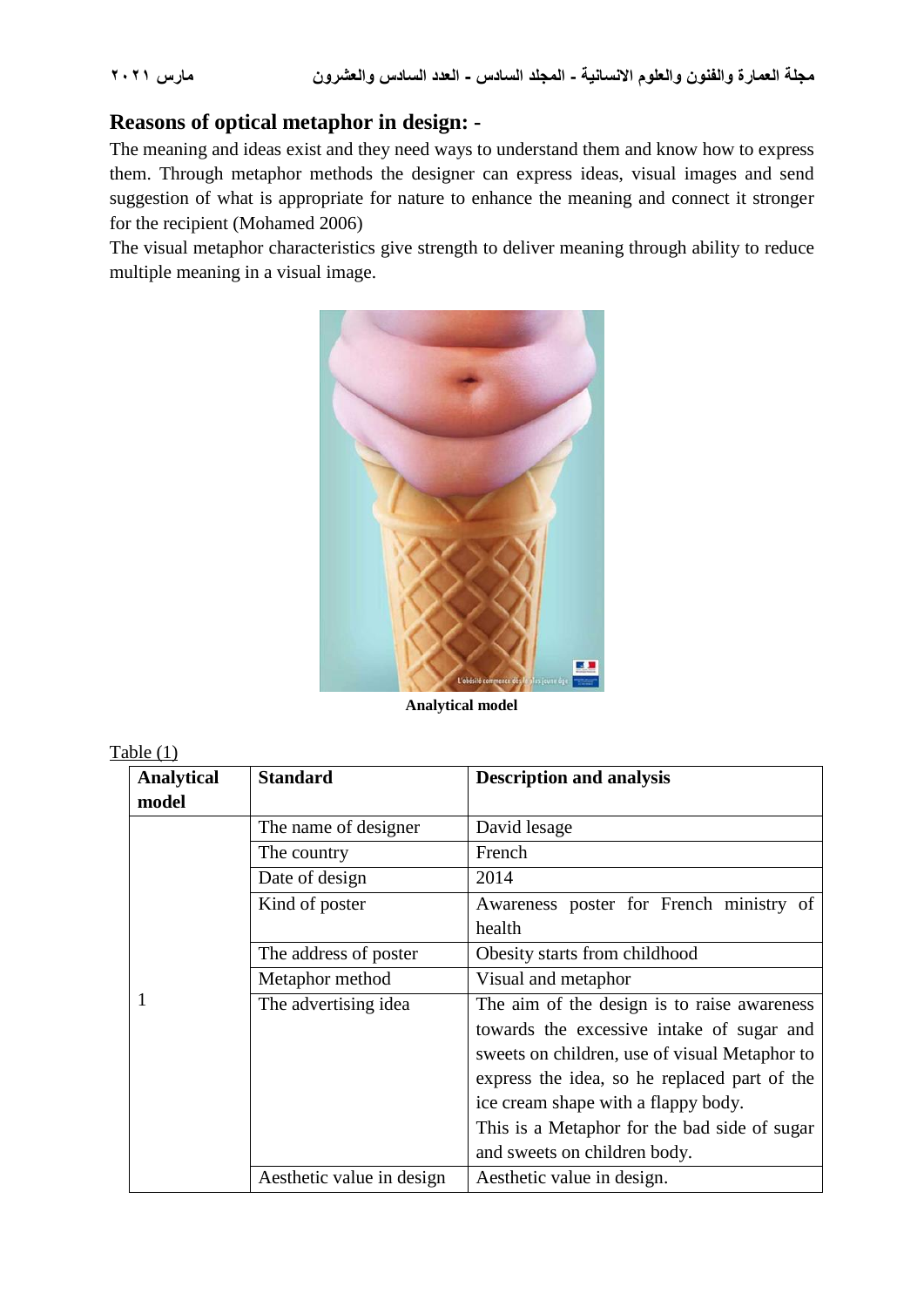|                             | The design is beautiful because of its ability<br>to suggest a lot of meanings and implied |
|-----------------------------|--------------------------------------------------------------------------------------------|
|                             | thought.                                                                                   |
|                             |                                                                                            |
|                             | This is an indication of design ability to                                                 |
|                             | extend the perceptual properties to the                                                    |
|                             | maximum in order to see what we usually do                                                 |
|                             | in unbalanced way.                                                                         |
|                             | Aesthetic shape the formative composition                                                  |
|                             | of the design is good, it was achieved                                                     |
|                             | through achieving unity and balance between                                                |
|                             | various technical and chromatic elements.                                                  |
|                             | The composition is a single visual formula                                                 |
|                             | that brought consistent and harmonious                                                     |
|                             | result due to collaboration of the used                                                    |
|                             | technical character.                                                                       |
|                             | Aesthetic value in designer usage:                                                         |
|                             |                                                                                            |
|                             | Balance close mastery to symmetry.                                                         |
|                             | The major element was put in big size (as a                                                |
|                             | center of mastery in design to indicate its                                                |
|                             | important.                                                                                 |
|                             | Harmony: in the colors used in the design.                                                 |
|                             | The metaphor replacement related with the                                                  |
|                             | job icon, both of them concentrate on the                                                  |
|                             | principle of similarity between ice cream and                                              |
|                             | flabby body.                                                                               |
|                             | The designer has worked to shorthand the                                                   |
|                             | advertising ideas in visual formation which                                                |
|                             | became visual sign that provides semantics.                                                |
|                             |                                                                                            |
| Semantics dimension in      | Designer seeks to use visual metaphor in                                                   |
|                             |                                                                                            |
| advertising poster.         | design to make it carry semantics about                                                    |
|                             | (harm of eating sweets) and express the                                                    |
|                             | hidden meaning behind visual formation                                                     |
|                             | embodiment the idea (message in the form of                                                |
|                             | Semantics sign.                                                                            |
|                             |                                                                                            |
| Persuasive<br>of<br>ability | persuasive power of optical metaphor use                                                   |
| optical<br>metaphor<br>in   | design strategy that depends on fiction as a                                               |
| design.                     | way to reach new and innovative optical                                                    |
|                             | formations that helped (visual borrowing)                                                  |
|                             | Designer provides lots of potential to                                                     |
|                             | persuade recipient with the advertising ideas,                                             |
|                             | the design has distinguished the idea, and the                                             |
|                             | message is clear and easy to understand.                                                   |
|                             |                                                                                            |